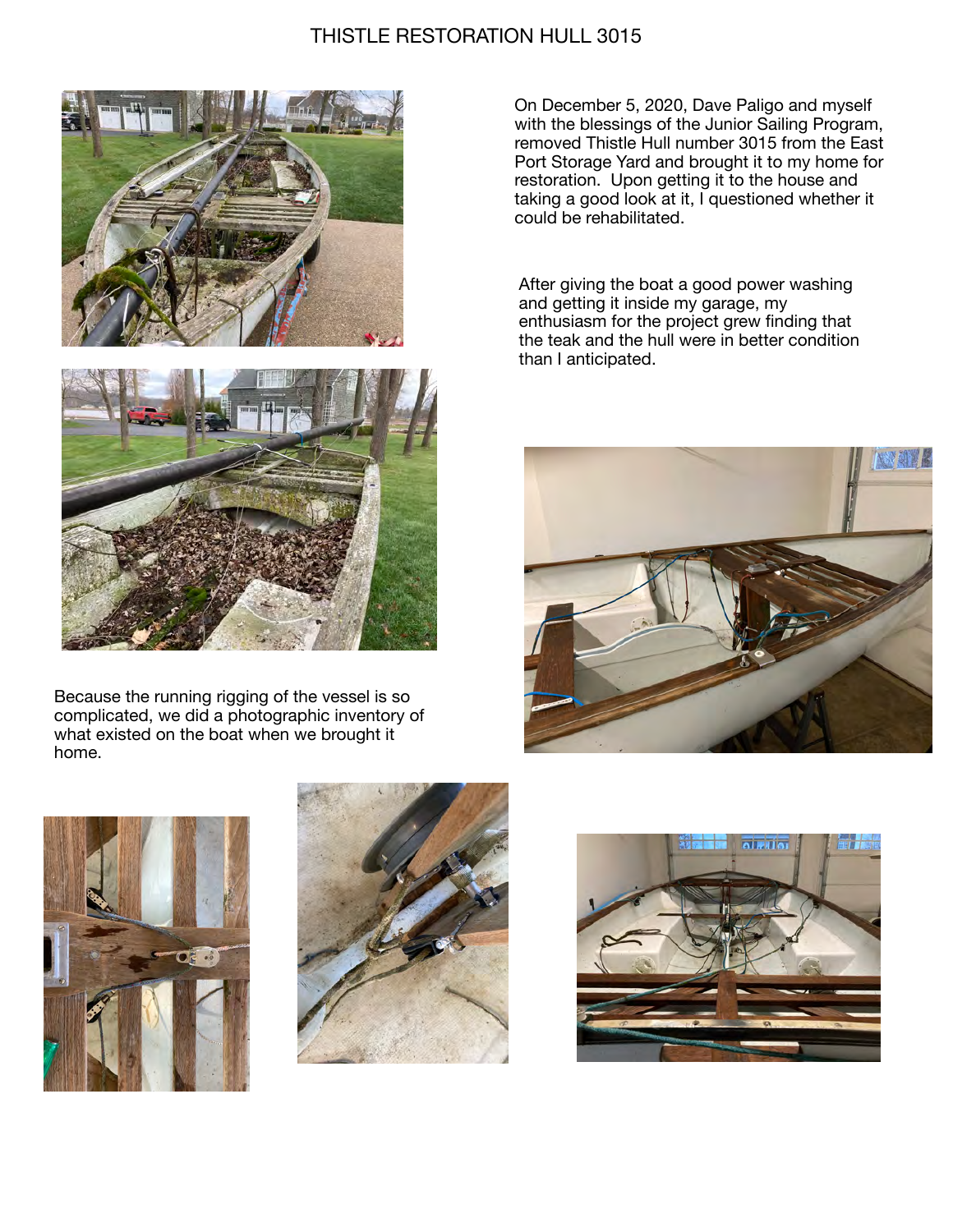We removed all the existing hardware and cataloged each piece. Once that was completed we started sanding down the teak and then washed down the interior and exterior of the hull.





We then proceeded to put three coats of teak oil on all the wood with a slight sanding in between coats. In addition we put our first coast of Hatteras Beige on the interior. We allowed one week for that coat to dry and then applied the second coat.





At this point in time we made contact with Douglas Laber at Great Midwest Yacht Company located in Sunbury, Ohio. Douglas was the consummate expert on all things Thistle. He was able to provide us with all the blocks and running rigging and invaluable information as to how the rigging should be set up. He also rehabbed the block system and the boom for the outhaul.

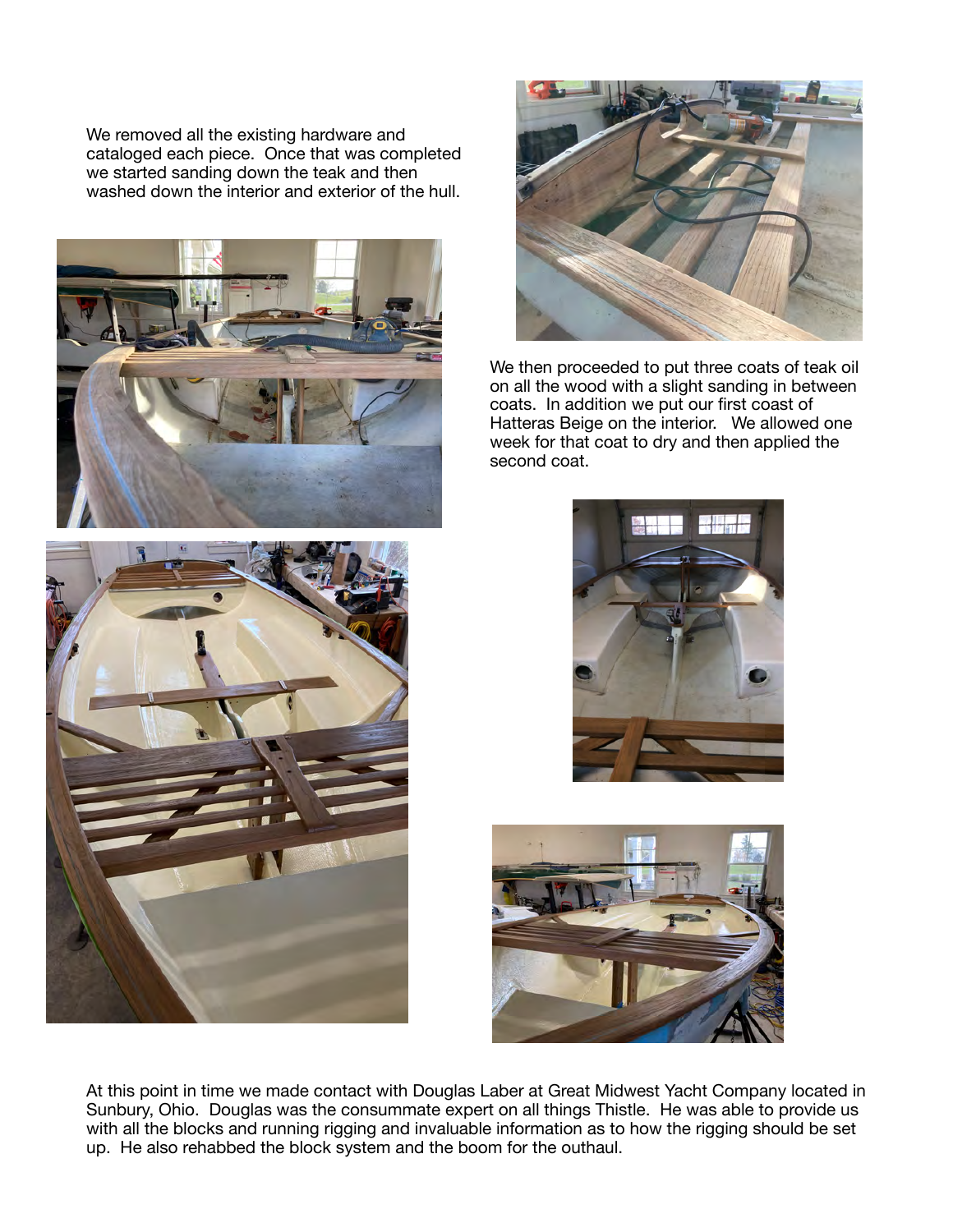My investigation of the boat revealed that there were three manufacturers of Thistles. This particular one, Hull Number 3015, was manufactured by a company that put two scuppers in the transom. The scuppers are designed to bail the boat if it were to capsize. The two holes in transom are quite severe approximately four inches square. As the boats aged, most Thistle owners covered the holes with duct tape. In my restoration, I manufactured two scupper covers that were held in place with a shock cord.







Having completed the interior, we now started the task of painting the exterior. Having sanded the imperfections of the hull, we then cleaned it with acetone. Having complete that task, we painted the hull burgundy.



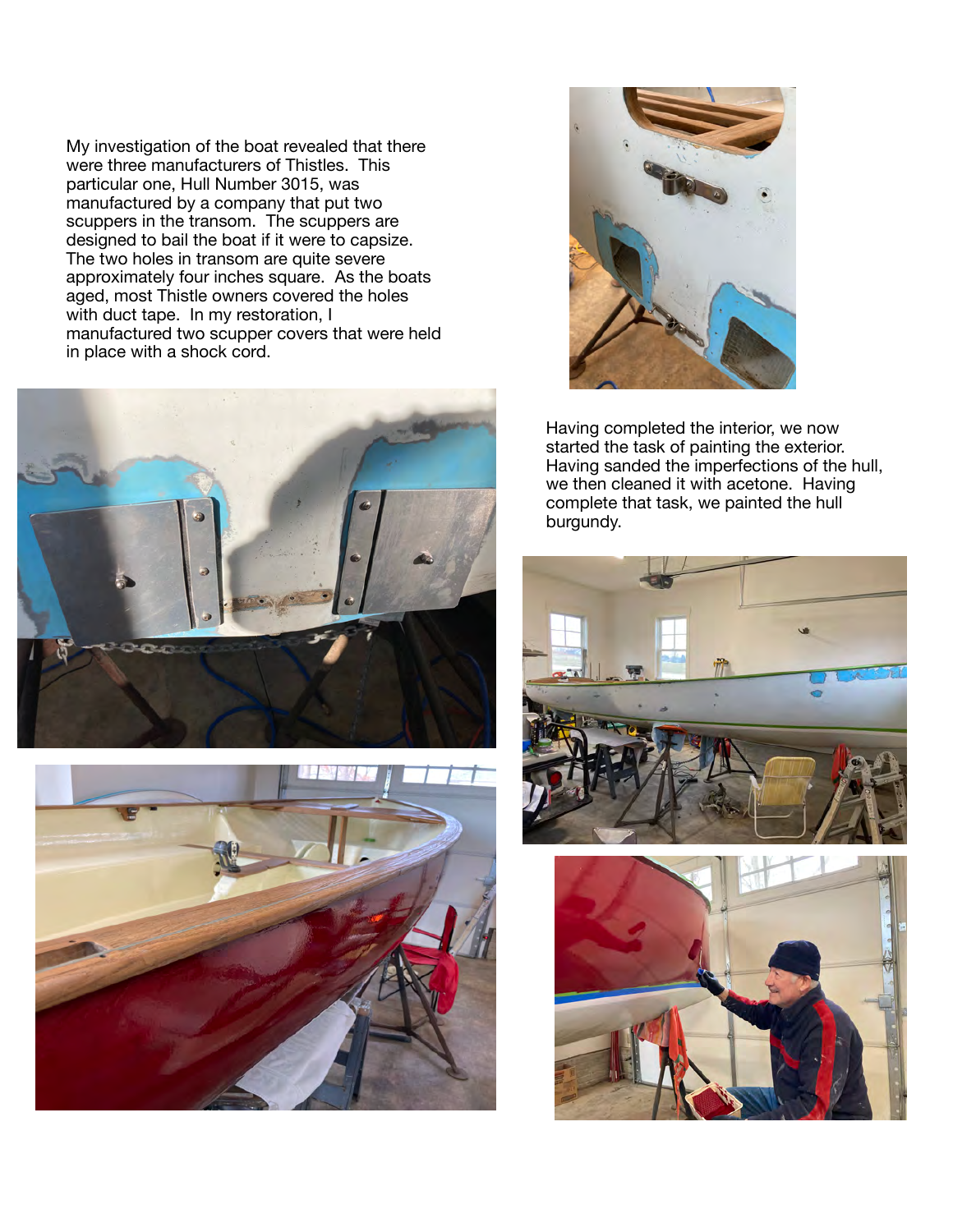



Having completed the hull, we attached all the running rigging and lines connected with operating the boat.



We added the name "PHOENIX" to the hull in that the boat represents returning from the ashes. You will also note it is now equipped with a Minkota trolling motor to get in and out of the canals.

With boat completed, we turned our attention to rehabbing the trailer. We lowered the fenders so they would not scrape the hull, sanded down the old paint, added rollers for the keel, a jack stand for the tongue, a roller for the mast support and a winch to pull the boat on to the trailer.